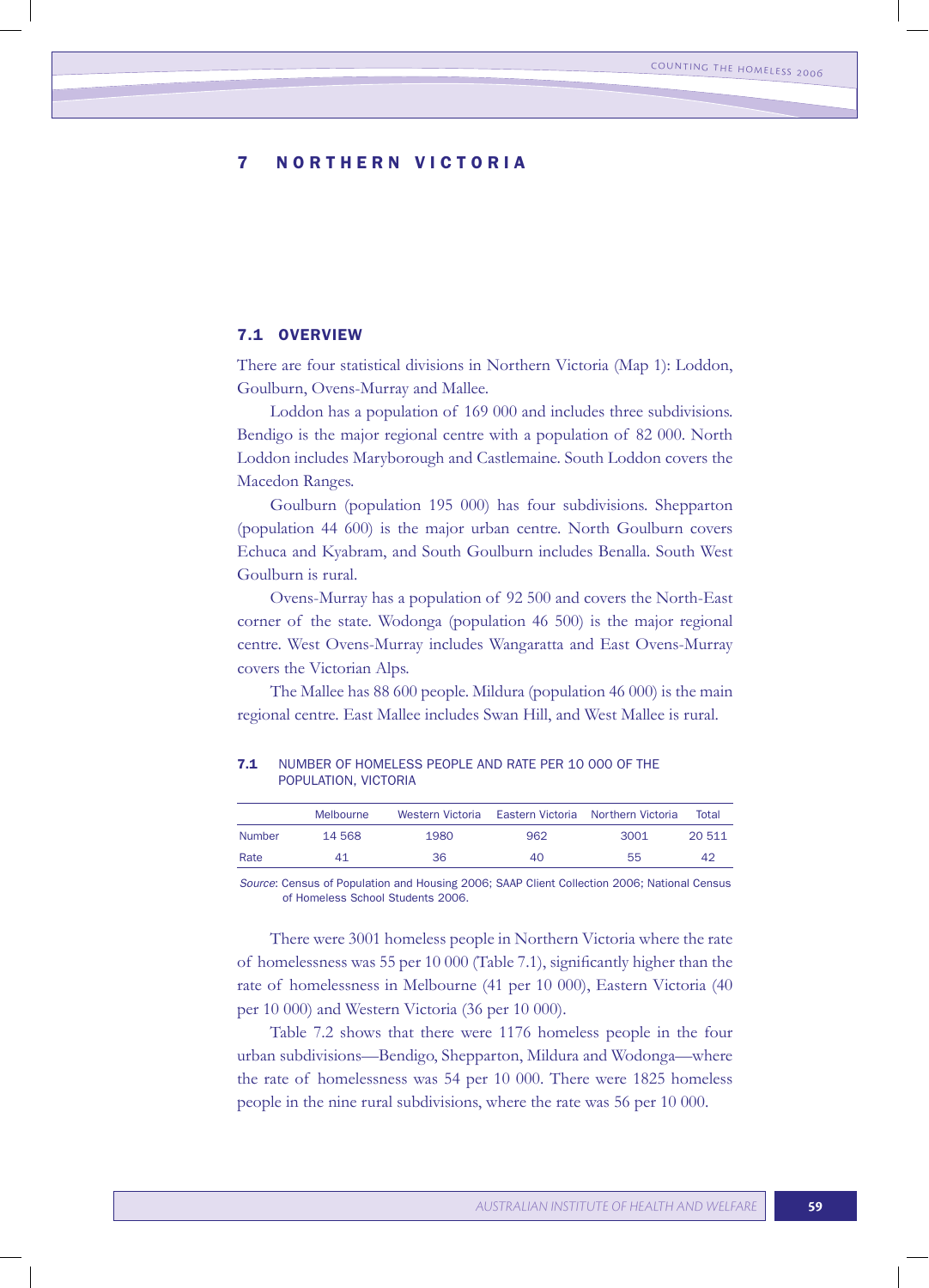|               | Four urban subdivisions Nine rural subdivisions |      | Total |
|---------------|-------------------------------------------------|------|-------|
| <b>Number</b> | 1176                                            | 1825 | 3001  |
| Rate          | 54                                              | 56   | 55    |

## 7.2 NUMBER OF HOMELESS PEOPLE AND RATE PER 10 000 OF THE POPULATION, URBAN AND RURAL SUBDIVISIONS, NORTHERN VICTORIA

*Source*: Census of Population and Housing 2006; SAAP Client Collection 2006; National Census of Homeless School Students 2006.

## 7.2 URBAN

There were some important differences between urban communities. The rate was 38 per 10 000 in Bendigo where there were 315 homeless people (Table 7.3). In Shepparton there were 255 homeless people and the rate was 57 per 10 000. The rate was higher in Mildura and Wodonga. In Mildura, there were 300 homeless people and the rate was 65 per 10 000. In Wodonga, there were 306 homeless people and the rate was 66 per 10 000.

## 7.3 NUMBER OF HOMELESS PEOPLE AND RATE PER 10 000 OF THE POPULATION, BENDIGO, SHEPPARTON, WODONGA AND MILDURA

|        | Bendigo | Shepparton | Wodonga | <b>Mildura</b> | Total |
|--------|---------|------------|---------|----------------|-------|
| Number | 315     | 255        | 306     | 300            | 1176  |
| Rate   | 38      | 57         | 66      | 65             | 54    |

*Source*: Census of Population and Housing 2006; SAAP Client Collection 2006; National Census of Homeless School Students 2006.

In Bendigo, Shepparton and Wodonga, between 37 and 42 per cent of the homeless were in SAAP/THM accommodation, and between 37 and 46 per cent were staying with other households (Table 7.4). Local informants reported 'lots of couch surfing' in these communities. In Mildura, 33 per cent were staying with other households, but there were more people in boarding houses (16 per cent) and more people in the primary population (20 per cent).

Service providers in these cities knew of people sleeping rough. A service provider in Wodonga talked about young people 'sleeping under bridges' and a couple 'sleeping in their car'. A service provider in another city knew of people 'sleeping in tents' and someone else referred to 'people under bridges, in cars and tents'.

However, the census data also indicated that some people in the primary population were living in improvised dwellings that were owned or being purchased. These were probably prefabricated sheds that can be assembled on a concrete slab. Some people had probably intended to build houses, but most people were living in poverty.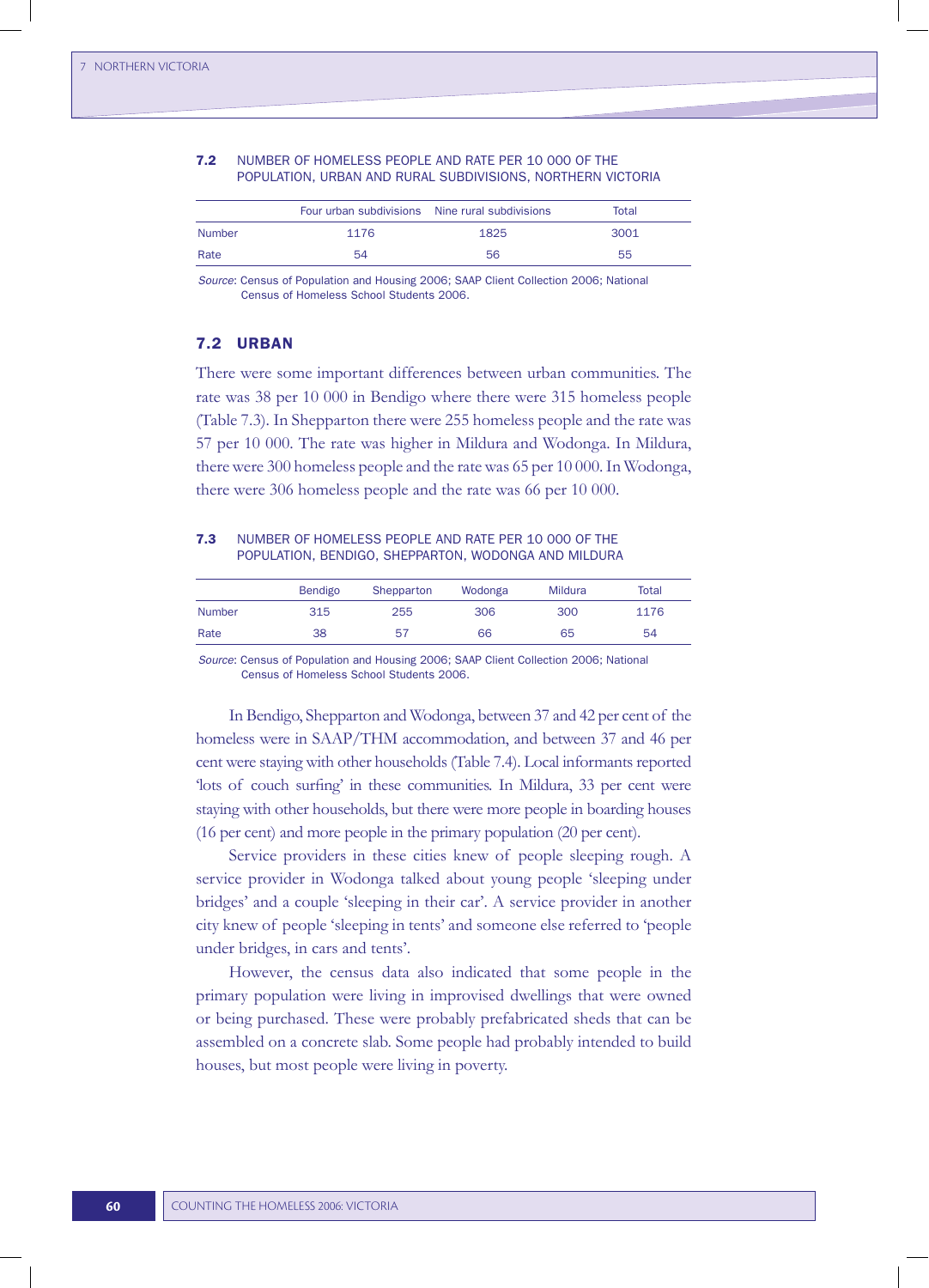#### 7.4 PEOPLE IN DIFFERENT SECTORS OF THE HOMELESS POPULATION, BENDIGO, SHEPPARTON, WODONGA AND MILDURA

| Percentage            |                |            |         |                |       |
|-----------------------|----------------|------------|---------|----------------|-------|
|                       | Bendigo        | Shepparton | Wodonga | <b>Mildura</b> | Total |
| <b>Boarding house</b> | 15             |            | 4       | 16             | 11    |
| SAAP/THM              | 37             | 41         | 42      | 31             | 38    |
| Friends/relatives     | 46             | 42         | 37      | 33             | 39    |
| Improvised dwellings  | $\overline{2}$ | 10         | 17      | 20             | 12    |
|                       | 100            | 100        | 100     | 100            | 100   |

#### Number

|                       | Bendigo | Shepparton | Wodonga | Mildura | Total |
|-----------------------|---------|------------|---------|---------|-------|
| <b>Boarding house</b> | 47      | 18         | 11      | 50      | 126   |
| SAAP/THM              | 117     | 104        | 130     | 93      | 444   |
| Friends/relatives     | 146     | 107        | 113     | 98      | 464   |
| Improvised dwellings  | 5       | 26         | 52      | 59      | 142   |
|                       | 315     | 255        | 306     | 300     | 1176  |

*Source*: Census of Population and Housing 2006; SAAP Client Collection 2006; National Census of Homeless School Students 2006.

## 7.3 RURAL

The number of homeless people varied considerably between the nine rural subdivisions (Table 7.5). The rate was lowest (31 per 10 000) in South Loddon where there were 120 homeless people. The rate was highest (107 per 10 000) in East Ovens-Murray where there were 171 homeless people.

## 7.5 NUMBER OF HOMELESS PEOPLE AND RATE PER 10 000 OF THE POPULATION, RURAL SUBDIVISIONS, NORTHERN VICTORIA

|               | <b>Loddon</b> |       | <b>Goulburn</b> |     |               | <b>Ovens-Murray</b> |      | <b>Mallee</b> |      | <b>Total</b> |
|---------------|---------------|-------|-----------------|-----|---------------|---------------------|------|---------------|------|--------------|
|               | <b>North</b>  | South | <b>North</b>    |     | South S. West | West                | East | West          | East |              |
| <b>Number</b> | 289           | 120   | 386             | 159 | 227           | 173                 | 171  | 55            | 245  | 1825         |
| Rate          | 60            | 31    | 51              | 53  | 51            | 58                  | 107  | 52            |      | 56           |

*Source*: Census of Population and Housing 2006; SAAP Client Collection 2006; National Census of Homeless School Students 2006.

In four subdivisions, there were more than 225 homeless people (Table 7.5), and in another four subdivisions there were between 120 and 175. The subdivisions with 225 or more homeless people were North Loddon (289), North Goulburn (386), South West Goulburn (227) and East Mallee (245).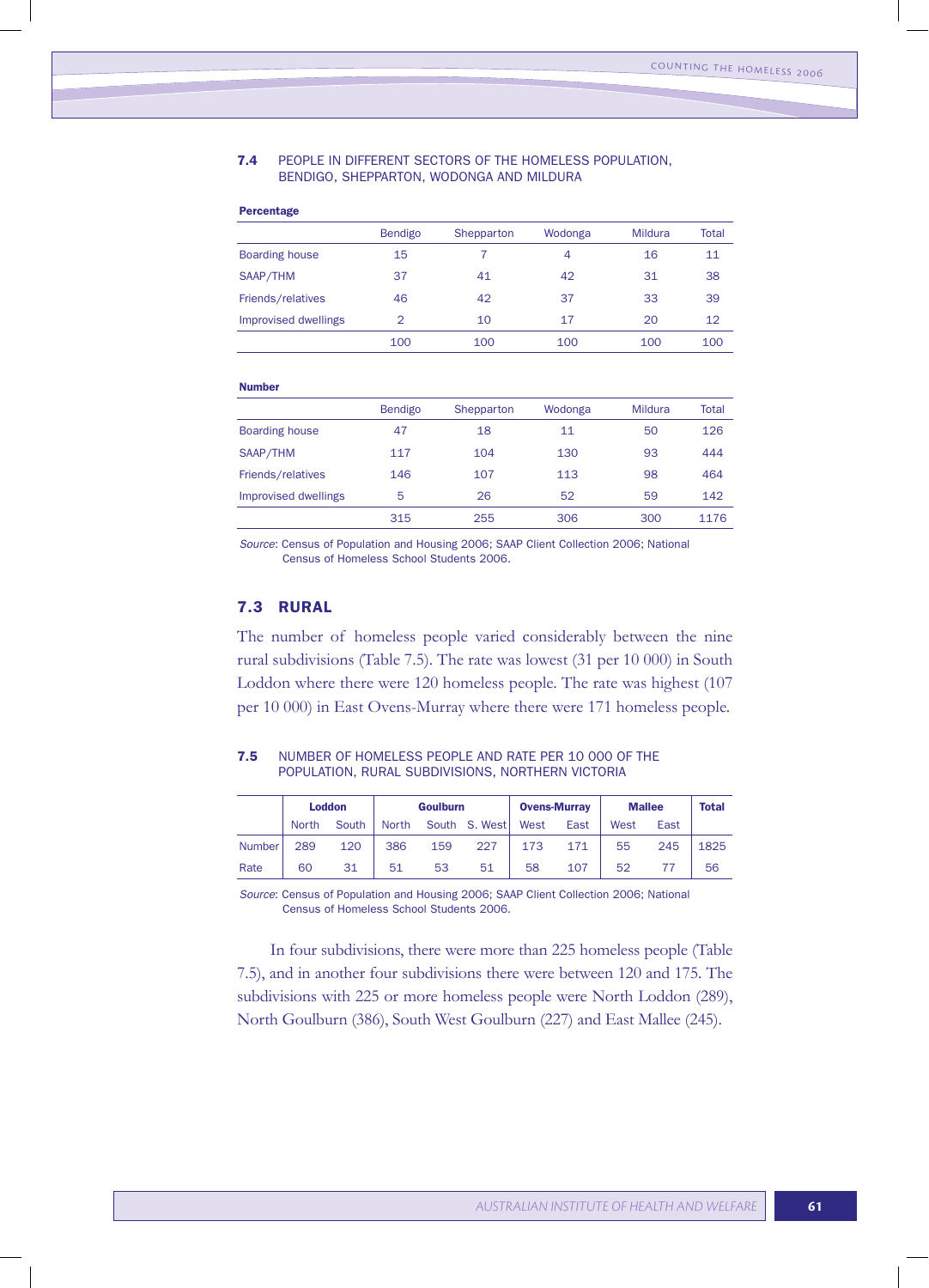### 7.6 PEOPLE IN DIFFERENT SECTORS OF THE HOMELESS POPULATION, RURAL SUBDIVISIONS, NORTHERN VICTORIA

Percentage

|                      | <b>Loddon</b> |             | <b>Goulburn</b> |     |                     | <b>Ovens-Murray</b> |      | <b>Mallee</b> |      | <b>Total</b> |
|----------------------|---------------|-------------|-----------------|-----|---------------------|---------------------|------|---------------|------|--------------|
|                      |               | North South |                 |     | North South S. West | West                | East | West          | East |              |
| Boarding house       | 2             | 10          | 16              | 12  | 12                  | 10                  | 20   | $\Omega$      | 21   | 13           |
| SAAP/THM             |               | 35          | 12              | 2   | 26                  | 31                  | 9    | $\Omega$      | 22   | 16           |
| Friends/relatives    | 29            | 42          | 39              | 55  | 27                  | 36                  | 49   | 75            | 38   | 39           |
| Improvised dwellings | 62            | 13          | 33              | 31  | 35                  | 23                  | 22   | 25            | 19   | 32           |
|                      | 100           | 100         | 100             | 100 | 100                 | 100                 | 100  | 100           | 100  | 100          |

#### **Number**

|                      | <b>Loddon</b> |     | <b>Goulburn</b> |     |                                   | <b>Ovens-Murray</b> |      | <b>Mallee</b> |      | Total |
|----------------------|---------------|-----|-----------------|-----|-----------------------------------|---------------------|------|---------------|------|-------|
|                      |               |     |                 |     | North South   North South S. West | West                | East | West          | East |       |
| Boarding house       |               | 12  | 64              | 19  | 27                                | 18                  | 34   | $\Omega$      | 52   | 233   |
| SAAP/THM             | 19            | 42  | 46              | 3   | 58                                | 53                  | 15   | $\Omega$      | 53   | 289   |
| Friends/relatives    | 85            | 51  | 149             | 87  | 62                                | 62                  | 84   | 41            | 93   | 714   |
| Improvised dwellings | 178           | 15  | 127             | 50  | 80                                | 40                  | 38   | 14            | 47   | 589   |
|                      | 289           | 120 | 386             | 159 | 227                               | 173                 | 171  | 55            | 245  | 1825  |

*Source*: Census of Population and Housing 2006; SAAP Client Collection 2006; National Census of Homeless School Students 2006.

Table 7.6 shows the proportion in different sectors of the population in all rural subdivisions. There is variation across the subdivisions but four points stand out.

First, 39 per cent of the homeless were staying with friends or relatives, and in five out of the nine subdivisions the figure was between 35 and 50 per cent.

Second, 32 per cent of the homeless were in improvised dwellings or sleeping rough, compared with 12 per cent in urban areas (Table 7.4). Many of the people in this category either owned or were purchasing their dwellings. They were probably living in improvised dwellings such as self-assembled garages and large metal sheds out in the bush. Some had probably intended to build conventional houses, but most were on low incomes and this dream had not been realised. Others were living in 'bush camps along the Murray'. One census collector saw 'a caravan in the bush … rotting away … no power or water'. Another reported 'people in tents near the river'.

Third, the proportion in SAAP/THM accommodation varied across the subdivisions, but overall it was 16 per cent, compared with 38 per cent in the urban subdivisions.